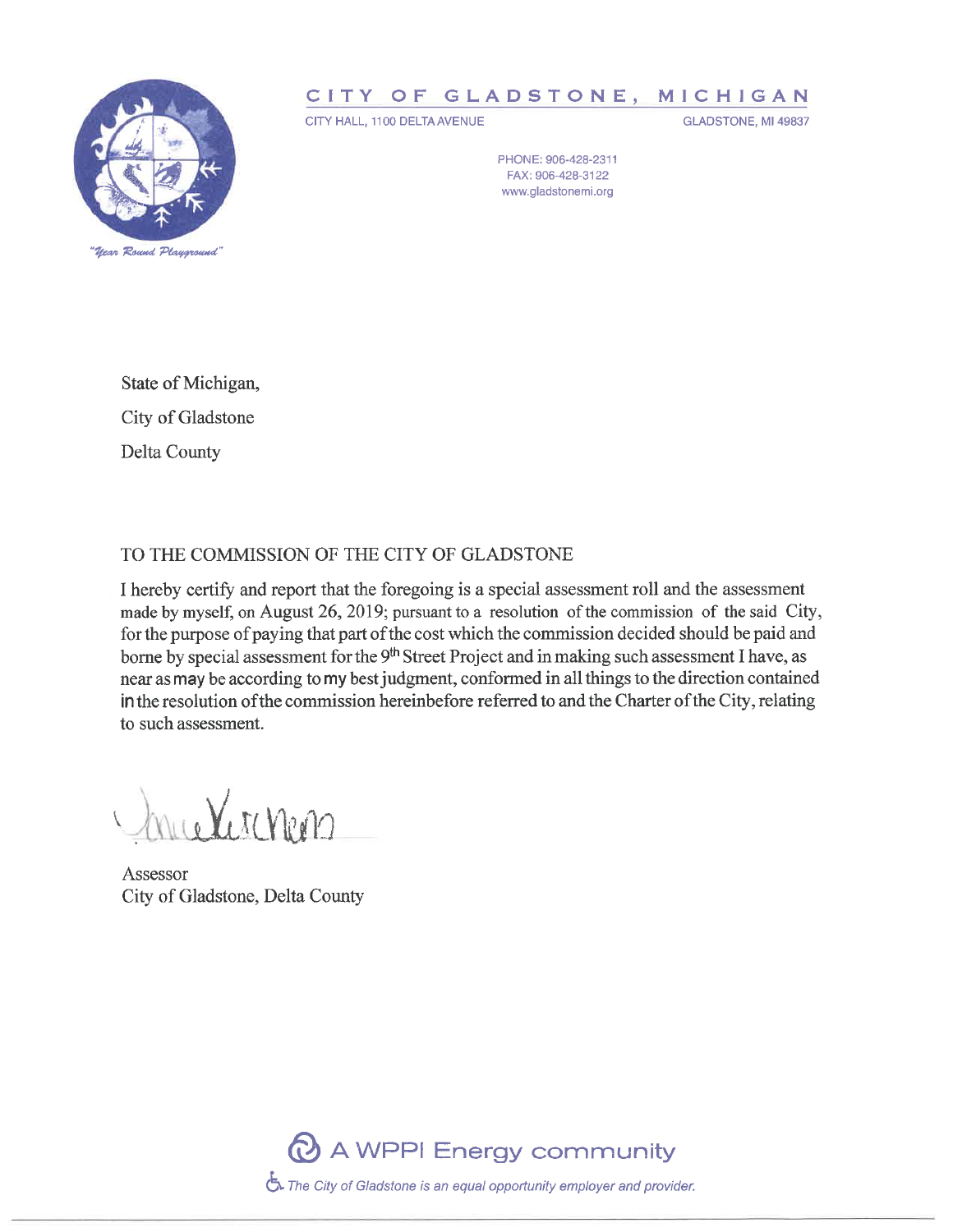| <b>Owner Name</b>                                     | <b>Address</b><br><b>Number</b> | <b>Address Street</b>                               | <b>Parcel Number</b> | <b>Front Footage</b><br><b>To Project</b> | <b>Assessment</b><br><b>Per Front Foot</b> | Total<br><b>Assessment</b> | <b>Owner Cost Per</b><br>Year | 2019 Assessed<br><b>Value</b> | <b>Legal Description</b>                                                                                                                           |
|-------------------------------------------------------|---------------------------------|-----------------------------------------------------|----------------------|-------------------------------------------|--------------------------------------------|----------------------------|-------------------------------|-------------------------------|----------------------------------------------------------------------------------------------------------------------------------------------------|
| <b>AHO JANET</b>                                      | 918.5                           | <b>DELTA AVE</b>                                    | 052-047-016-50       | 14                                        | \$40.05                                    | \$560.70                   | \$37.38                       | \$13,100                      | W'LY 14' 4" OF LOT 16 BLK 47 ORIGINAL PLAT OF CITY OF GLADSTONE                                                                                    |
| ALGER-DELTA COOP ELECT ASSN                           | 426                             | N 9TH ST                                            | 052-621-004-00       | 255                                       | \$40.05                                    | \$10,212.75                | \$680.85                      | \$224,500                     | GC 21 0/2 SEC 21 T40N R22W BEG AT THE INT OF S LN OF 3RD AVE & W LN OF 9TH ST TH V<br>E TO W LN OF                                                 |
| <b>AMERICAN LEGION</b>                                | 802                             | <b>DELTA AVE</b>                                    | 052-044-022-00       | 28                                        | \$40.05                                    | \$1,121.40                 | \$74.76                       | \$39,400                      | LOT 22 BLK 44 ORIGINAL PLAT OF CITY OF GLADSTONE.                                                                                                  |
| <b>AMERICAN LEGION</b>                                | 703                             | <b>SUPERIOR AVE</b>                                 | 052-031-005-00       | 224                                       | \$40.05                                    | \$8,971.20                 | \$598.08                      | \$100,000                     | LOTS 5 THRU 12 BLK 31 ORIGINAL PLAT OF CITY OF GLADSTONE.                                                                                          |
| ANDERSON REAL ESTATE LLC                              | 903                             | WISCONSIN AVE                                       | 052-050-001-00       | 140                                       | \$40.05                                    | \$5,607.00                 | \$373.80                      | \$125,000                     | LOT 1 & E 6 FT LOT 2 BLK 50 ORIGINAL PLAT OF CITY OF GLADSTONE.                                                                                    |
| <b>ANDERSON SCOTT R</b>                               | 568                             | N 8TH ST                                            | 052-275-008-00       | 50                                        | \$40.05                                    | \$2,002.50                 | \$133.50                      | \$29,000                      | LOT 8, 9 BLK 5 BUCKEYE ADDITION OF CITY OF GLADSTONE.967/591                                                                                       |
| AOS BRETT & HEATHER M                                 | 207                             | S 9TH ST                                            | 052-041-005-50       | 60                                        | \$40.05                                    | \$2,403.00                 | \$160.20                      | \$47,000                      | S 60' LOT 5 & S 60' LOT 6 BLK 41 ORIGINAL PLAT OF CITY OF GLADSTONE.                                                                               |
| <b>AUGUST MATTSON POST 71</b>                         | 802                             | <b>DELTA AVE</b>                                    | 052-044-023-00       | 56                                        | \$40.05                                    | \$2,242.80                 | \$149.52                      | \$80,169                      | LOT 23, 24 BLK 44 ORIGINAL PLAT OF CITY OF GLADSTONE.                                                                                              |
| <b>BALLANCE HATTIE</b>                                | 705                             | <b>SUPERIOR AVE</b>                                 | 052-031-003-00       | 56                                        | \$40.05                                    | \$2,242.80                 | \$149.52                      | \$31,900                      | LOT 3, 4 BLK 31 ORIGINAL PLAT OF CITY OF GLADSTONE.                                                                                                |
| <b>BALLARD MICHAEL</b>                                | 716                             | <b>SUPERIOR AVE</b>                                 | 052-030-008-00       | 85                                        | \$40.05                                    | \$3,404.25                 | \$226.95                      | \$86,300                      | LOT 8, 9, 10 BLK 30 ORIGINAL PLAT OF CITY OF GLADSTONE.L267/181 982/758                                                                            |
| <b>BARTOSZEK MARTY</b>                                | 22                              | N 7TH ST                                            | 052-028-010-00       | 85                                        | \$40.05                                    | \$3,404.25                 | \$226.95                      | \$43,200                      | LOT 10, 11, 12 BLK 28 ORIGINAL PLAT OF CITY OF GLADSTONE. L-764 P845                                                                               |
| <b>BAY DE NOC LURE CO</b>                             | 810                             | <b>RAILWAY AVE</b>                                  | 052-621-020-00       | 16                                        | \$40.05                                    | \$640.80                   | \$42.72                       | \$33,100                      | GC 21 0/2 104-6 SEC 21 T40N R22W COM 772' N OF E 1/4 STAKE ON E BDY LN OF SEC 21; TH<br>TO POB; TH                                                 |
| <b>BAYBANK</b>                                        | 811                             | <b>DELTA AVE</b>                                    | 052-043-006-00       | 28                                        | \$40.05                                    | \$1,121.40                 | \$74.76                       | \$45,800                      | LOT 6 BLK 43 ORIGINAL PLAT OF CITY OF GLADSTONE. L984/500                                                                                          |
| ALGER-DELTA COOP ELECT ASSN                           | 410                             | N 9TH ST                                            | 052-621-009-00       | 73                                        | \$40.05                                    | \$2,923.65                 | \$194.91                      | \$29,500                      | GC 21 0/2 GL 103-5A 103-6A SEC 21 T40N R22W COM SE COR BLK 5 MARBLE ADDN; TH S 0*<br>16*15'30" E 56.1'                                             |
| BELANGER DANIEL R & KARI L                            | 573                             | N 8TH ST                                            | 052-277-004-00       | 50                                        | \$40.05                                    | \$2,002.50                 | \$133.50                      | \$34,100                      | LOT 4, 5 BLK 7 BUCKEYE ADDITION OF CITY OF GLADSTONE.                                                                                              |
| BELANGER JAMES E                                      | 802                             | MINNESOTA AVE 052-043-023-00                        |                      | 42                                        | \$40.05                                    | \$1,682.10                 | \$112.14                      | \$39,000                      | E 1/2 LOT 23 AND ALL OF LOT 24 BLK 43 ORIGINAL PLAT OF CITY OF GLADSTONE.961/189                                                                   |
| BERG DUSTIN JAMES; LEAYM KATELYN AN                   | 601                             | <b>SUPERIOR AVE</b>                                 | 052-028-001-00       | 182                                       | \$40.05                                    | \$7,289.10                 | \$485.94                      | \$29,300                      | LOT 1, AND THE EAST 14 FEET OF LOT 2 BLK 28 ORIGINAL PLAT OF CITY OF GLADSTONE.                                                                    |
| <b>BERG STEPHEN E &amp; STACIL</b>                    | 921                             | <b>SUPERIOR AVE</b>                                 | 052-047-010-00       | 70                                        | \$40.05                                    | \$2,803.50                 | \$186.90                      | \$28,000                      | W 7 FT LOT 10 & LOT 11 BLK 47 ORIGINAL PLAT OF CITY OF GLADSTONE.                                                                                  |
| <b>BOSTWICK JAY</b>                                   | 211                             | S 9TH ST                                            | 052-041-007-00       | 35                                        | \$40.05                                    | \$1,401.75                 | \$93.45                       | \$33,700                      | THE NORTH 1/4 OF LOT 7 & NORTH 1/4 OF LOT 8 BLK 41 ORIGINAL PLAT OF CITY OF GLAD<br>SAN. SEW. EASE                                                 |
| <b>BRATONIA CHRISTOPHER &amp; LARRY</b>               | 913                             | <b>SUPERIOR AVE</b>                                 | 052-047-007-00       | 56                                        | \$40.05                                    | \$2,242.80                 | \$149.52                      | \$28,100                      | LOT 7 BLK 47 ORIGINAL PLAT OF CITY OF GLADSTONE. L961/809                                                                                          |
| BRICKER EUGENE & JOYCE                                | 555                             | N 8TH ST                                            | 052-277-006-00       | 75                                        | \$40.05                                    | \$3,003.75                 | \$200.25                      | \$24,700                      | LOT 6, 7, 8 BLK 7 BUCKEYE ADDITION OF CITY OF GLADSTONE.                                                                                           |
| <b>BROWN JR DAN ETAL</b>                              | 1023                            | <b>DELTA AVE</b>                                    | 052-059-011-00       | 56                                        | \$40.05                                    | \$2,242.80                 | \$149.52                      | \$65,300                      | LOT 11, 12 BLK 59 1ST ADDITION TO CITY OF GLADSTONE.                                                                                               |
| BRYAN WILLIAM J JR & BARBARA L                        | 904                             | <b>WISCONSIN AVE</b>                                | 052-049-018-00       | 140                                       | \$40.05                                    | \$5,607.00                 | \$373.80                      | \$92,100                      | LOT 18 BLK 49 ORIGINAL PLAT OF CITY OF GLADSTONE.984/190                                                                                           |
| <b>BUCKMASTER DONALD C</b>                            | 568                             | N 9TH ST                                            | 052-405-024-00       | 63                                        | \$40.05                                    | \$2,523.15                 | \$168.21                      | \$35,600                      | N 1/2 LOT 24 & LOT 25, 26 BLK 5 ALT OF THE MARBLE ADDITION OF CITY OF GLADSTONE                                                                    |
| <b>BUNNO MICHAEL E &amp; LYNETTE A</b>                | 815                             | <b>DELTA AVE</b>                                    | 052-043-008-00       | 28                                        | \$40.05                                    | \$1,121.40                 | \$74.76                       | \$20,100                      | LOT 8 BLK 43 ORIGINAL PLAT OF CITY OF GLADSTONE.                                                                                                   |
| <b>C&amp;G TEN INC</b>                                | 901                             | <b>DELTA AVE</b>                                    | 052-048-001-00       | 168                                       | \$40.05                                    | \$6,728.40                 | \$448.56                      | \$56,000                      | LOT 1 BLK 48 ORIGINAL PLAT OF CITY OF GLADSTONE.                                                                                                   |
| <b>CALDWELL JOHN</b>                                  | 922                             | <b>SUPERIOR AVE</b>                                 | 052-046-010-00       | 84                                        | \$40.05                                    | \$3,364.20                 | \$224.28                      | \$26,800                      | S 46 2/3 FT OF LOTS 10, 11, 12 BLK 46 ORIGINAL PLAT OF CITY OF GLADSTONE.                                                                          |
| <b>CARLSON AARON T</b>                                | 559                             | N 9TH ST                                            | 052-275-019-00       | 63                                        | \$40.05                                    | \$2,523.15                 | \$168.21                      | \$34,500                      | N 1/2 LOT 19 & LOT 20, 21 BLK 5 BUCKEYE ADDITION OF CITY OF GLADSTONE.                                                                             |
| <b>CARLSON DAN</b>                                    | 13                              | N 9TH ST                                            | 052-044-007-00       | 252                                       | \$40.05                                    | \$10,092.60                | \$672.84                      | \$49,300                      | LOT 7 EXCEPT FOR N 56' & S 84' LOTS 8-12 INCL BLK 44 ORIGINAL PLAT OF CITY OF GLAD.<br>2013 TO 052-04                                              |
| <b>CARLSON RANDALL SCOTT</b>                          | 910                             | <b>SUPERIOR AVE</b>                                 | 052-046-005-00       | 46                                        | \$40.05                                    | \$1,842.30                 | \$122.82                      | \$43,500                      | LOT 5 & E 1/2 LOT 6 BLK 46 ORIGINAL PLAT OF CITY OF GLADSTONE. AND COM SW COR 1<br><b>NW'LY 140' MO</b>                                            |
| <b>CASWELL VICKI</b>                                  | 814                             | SUPERIOR AVE                                        | 052-045-007-00       | 56                                        | \$40.05                                    | \$2,242.80                 | \$149.52                      | \$50,000                      | LOT 7, 8 BLK 45 ORIGINAL PLAT OF CITY OF GLADSTONE.                                                                                                |
| <b>CHASE DEBRA A DEBACKER</b>                         | 920                             | <b>DELTA AVE</b>                                    | 052-047-015-00       | 28                                        | \$40.05                                    | \$1,121.40                 | \$74.76                       | \$69,600                      | LOT 15 BLK 47 ORIGINAL PLAT OF CITY OF GLADSTONE.                                                                                                  |
| <b>CHINA LILLY</b>                                    | 902                             | <b>DELTA AVE</b>                                    | 052-047-024-00       | 192                                       | \$40.05                                    | \$7,689.60                 | \$512.64                      | \$98,400                      | E 25' LOT 23 & LOT 24, BLOCK 47 ORIGINAL PLAT OF CITY OF GLADSTONE.                                                                                |
| CHOUINARD SCOTT & CYNTHIA                             | 824                             | <b>DELTA AVE</b>                                    | 052-044-013-00       | 196                                       | \$40.05                                    | \$7,849.80                 | \$523.32                      | \$103,900                     | LOT 13, 14 BLK 44 ORIGINAL PLAT OF CITY OF GLADSTONE.                                                                                              |
| <b>CLARK MARK &amp; CAROL</b>                         | 107                             | N 7TH ST                                            | 052-029-011-00       | 56                                        | \$40.05                                    | \$2,242.80                 | \$149.52                      | \$74,800                      | LOT 11, 12 BLK 29 ORIGINAL PLAT OF CITY OF GLADSTONE.                                                                                              |
| <b>CLAYCOMB ROBERT W &amp; SHELLY R</b>               | 15                              | S 10TH ST                                           | 052-048-013-00       | 112                                       | \$40.05                                    | \$600.00                   | \$40.00                       | \$600                         | N 25' LOTS 13, 14, 15 & 16 BLK 48 ORIGINAL PLAT OF CITY OF GLADSTONE.                                                                              |
| <b>CORWIN NORRINE</b>                                 | 802                             | <b>SUPERIOR AVE</b>                                 | 052-045-001-00       | 168                                       | \$40.05                                    | \$6,728.40                 | \$448.56                      | \$12,800                      | LOT 1 BLK 45 ORIGINAL PLAT OF CITY OF GLADSTONE.                                                                                                   |
| <b>CRETEN THOMAS L &amp; SUSAN M</b>                  | 809                             | DELTA AVE                                           | 052-043-005-00       | 28                                        | \$40.05                                    | \$1,121.40                 | \$74.76                       | \$70,400                      | LOT 5 BLK 43 ORIGINAL PLAT OF CITY OF GLADSTONE.                                                                                                   |
| <b>DAIRY FLO</b>                                      | 924                             | <b>DELTA AVE</b>                                    | 052-047-013-00       | 28                                        | \$40.05                                    | \$1,121.40                 | \$74.76                       | \$29,500                      | LOT 13 BLK 47 ORIGINAL PLAT OF CITY OF GLADSTONE.                                                                                                  |
| <b>DALEY ROBYN</b>                                    | 915                             | <b>SUPERIOR AVE</b>                                 | 052-047-008-00       | 84                                        | \$40.05                                    | \$3,364.20                 | \$224.28                      | \$47,700                      | LOT 8 & E 1/2 LOT 9 BLK 47 ORIGINAL PLAT OF CITY OF GLADSTONE. L823/893                                                                            |
| DAUSEY CATHERINE (KATIE)<br>DEBAUCHE MATTHEW & AMANDA | 801<br>1021                     | MINNESOTA AVE 052-042-001-00<br><b>SUPERIOR AVE</b> | 052-060-010-00       | 42<br>45                                  | \$40.05<br>\$40.05                         | \$1,682.10<br>\$1,802.25   | \$112.14<br>\$120.15          | \$39,900<br>\$32,100          | LOT 1 & E 1/2 LOT 2 BLK 42 ORIGINAL PLAT OF CITY OF GLADSTONE.<br>LOT 10 & E 18 FT LOT 11 BLK 60 1ST ADDITION TO CITY OF GLADSTONE.L895/517 974/59 |
| <b>DECKER MICHAEL J</b>                               | 578                             |                                                     | 052-405-029-00       | 50                                        | \$40.05                                    | \$2,002.50                 |                               | \$21,100                      |                                                                                                                                                    |
| <b>DEMERSE PROPERTIES LLC</b>                         | 911                             | N 9TH ST<br><b>DELTA AVE</b>                        | 052-048-006-00       | 28                                        | \$40.05                                    | \$1,121.40                 | \$133.50<br>\$74.76           | \$55,900                      | LOT 29, 30 BLK 5 ALT OF THE MARBLE ADDITION OF CITY OF GLADSTONE.<br>LOT 6 BLK 48 ORIGINAL PLAT OF CITY OF GLADSTONE.                              |
| <b>DENEAU RANDY</b>                                   | 917                             | <b>DELTA AVE</b>                                    | 052-048-009-00       | 28                                        | \$40.05                                    | $\sqrt{1,121.40}$          | \$74.76                       | \$43,300                      | LOT 9 BLK 48 ORIGINAL PLAT OF CITY OF GLADSTONE.                                                                                                   |
| DEW ENTERPRISES LLC                                   | 916                             | <b>DELTA AVE</b>                                    | 052-047-017-00       | 84                                        | \$40.05                                    | \$3,364.20                 | \$224.28                      | \$52,300                      | LOT 17, 18, 19 BLK 47 ORIGINAL PLAT OF CITY OF GLADSTONE.                                                                                          |
| <b>DIEBOLT JEFF</b>                                   | 614                             | <b>SUPERIOR AVE</b>                                 | 052-029-006-00       | 75                                        | \$40.05                                    | \$3,003.75                 | \$200.25                      | \$40,200                      | W 18' LOT 6, & LOT 7, & 8 BLK 29 ORIGINAL PLAT OF CITY OF GLADSTONE.                                                                               |
| <b>DIEBOLT JEFF</b>                                   | 806                             | <b>SUPERIOR AVE</b>                                 | 052-045-003-00       | 28                                        | \$40.05                                    | \$1,121.40                 | \$74.76                       | \$27,500                      | LOT 3 BLK 45 ORIGINAL PLAT OF CITY OF GLADSTONE.907/316                                                                                            |
| <b>DIEBOLT JEFF &amp; JENI</b>                        | 805                             | <b>DELTA AVE</b>                                    | 052-043-003-00       | 56                                        | \$40.05                                    | \$2,242.80                 | \$149.52                      | \$36,700                      | LOT 3 & 4 BLK 43 ORIGINAL PLAT OF CITY OF GLADSTONE.                                                                                               |
| <b>DIEBOLT JEFF JR</b>                                | 820                             | <b>DELTA AVE</b>                                    | 052-044-015-00       | 28                                        | \$40.05                                    | \$1,121.40                 | \$74.76                       | \$44,500                      | LOT 15 BLK 44 ORIGINAL PLAT OF CITY OF GLADSTONE.                                                                                                  |
| <b>DIEBOLT JEFF JR</b>                                | 918                             | <b>DELTA AVE</b>                                    | 052-047-016-00       | 14                                        | \$40.05                                    | \$560.70                   | \$37.38                       | \$8,200                       | LOT 16 EXC W'LY 14.4' THEREOF BLK 47 ORIGINAL PLAT OF CITY OF GLADSTONE.                                                                           |
| <b>DIEBOLT JEFFEREY II</b>                            | 823                             | <b>DELTA AVE</b>                                    | 052-043-011-00       | 196                                       | \$40.05                                    | \$7,849.80                 | \$523.32                      | \$62,700                      | LOT 11, 12 BLK 43 ORIGINAL PLAT OF CITY OF GLADSTONE.                                                                                              |
| <b>DIEBOLT JEFFEREY II</b>                            | 919                             | <b>DELTA AVE</b>                                    | 052-048-010-00       | 28                                        | \$40.05                                    | \$1,121.40                 | \$74.76                       | \$42,000                      | LOT 10 BLK 48 ORIGINAL PLAT OF CITY OF GLADSTONE.L879/632                                                                                          |
| DIEBOLT JEFFREY JR & JENI LEE                         | 19                              | N 9TH ST                                            | 052-044-008-00       | 199                                       | \$40.05                                    | \$7,969.95                 | \$531.33                      | \$15,700                      | N 31 FT OF LOTS 8 THRU 12 N 56' OF LOT 7 BLK 44 ORIGINAL PLAT OF CITY OF GLADSTON<br><b>COMB HERE</b>                                              |
| <b>DIEBOLT JEFFREY JR &amp; JENI LEE</b>              | 1023                            | <b>SUPERIOR AVE</b>                                 | 052-060-011-00       | 178                                       | \$40.05                                    | \$7,128.90                 | \$475.26                      | \$24,500                      | W 10 FT LOT 11 & LOT 12 BLK 60 1ST ADDITION TO CITY OF GLADSTONE.                                                                                  |
| <b>DIEBOLT JR JEFFREY</b>                             | 811                             | MINNESOTA AVE 052-042-005-00                        |                      | 42                                        | \$40.05                                    | \$1,682.10                 | \$112.14                      | \$24,249                      | W 1/2 LOT 5 & LOT 6 BLK 42 ORIGINAL PLAT OF CITY OF GLADSTONE.                                                                                     |
|                                                       |                                 |                                                     |                      |                                           |                                            |                            |                               |                               |                                                                                                                                                    |

|  | <b>Legal Description</b> |
|--|--------------------------|
|--|--------------------------|

LN OF 9TH ST TH W 256'; TH S 325'; TH

IN OF SEC 21; TH S 74\*03' W 845.68'

BLE ADDN; TH S 0\*44' W 260'; TH S

NE.<br>T OF CITY OF GLADSTONE. SUBJ TO

OF CITY OF GLADSTONE SPLIT FOR

 $\Delta$ ND COM SW COR LOT 4, TH E 6', THE

ITY OF GLADSTONE PT 052-044-007-00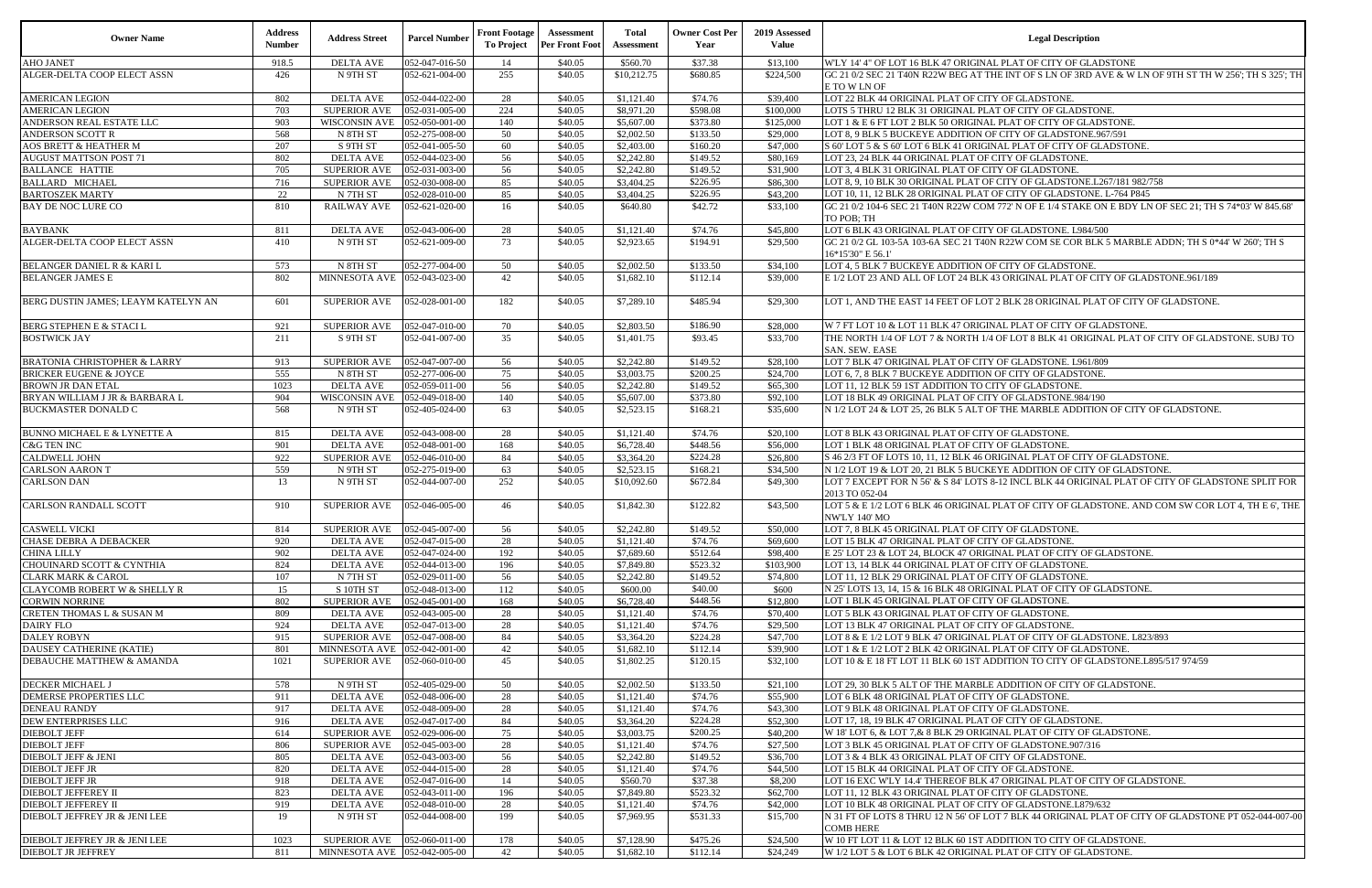| <b>Owner Name</b>                                                   | <b>Address</b><br><b>Number</b> | <b>Address Street</b>                            | <b>Parcel Number</b>             | <b>Front Footage</b><br><b>To Project</b> | <b>Assessment</b><br><b>Per Front Foot</b> | Total<br><b>Assessment</b> | <b>Owner Cost Per</b><br>Year | 2019 Assessed<br>Value | <b>Legal Description</b>                                                                                                                           |  |  |
|---------------------------------------------------------------------|---------------------------------|--------------------------------------------------|----------------------------------|-------------------------------------------|--------------------------------------------|----------------------------|-------------------------------|------------------------|----------------------------------------------------------------------------------------------------------------------------------------------------|--|--|
| <b>DIEBOLT JR JEFFREY</b>                                           | 1014                            | MINNESOTA AVE 052-059-018-00                     |                                  | 28                                        | \$40.05                                    | \$1,121.40                 | \$74.76                       | \$24,341               | LOT 18 BLK 59 1ST ADDITION TO CITY OF GLADSTONE.                                                                                                   |  |  |
| DIEBOLT JR JEFFREY D & JENI L                                       | 1013                            | <b>SUPERIOR AVE</b>                              | 052-060-007-00                   | 28                                        | \$40.05                                    | \$1,121.40                 | \$74.76                       | \$13,200               | LOT 7 BLK 60 1ST ADDITION TO CITY OF GLADSTONE.                                                                                                    |  |  |
| DIOCESAN OF MARQUETTE                                               | 814                             | DELTA AVE                                        | 052-044-018-00                   | 28                                        | \$40.05                                    | \$1,121.40                 | \$74.76                       | \$4,750                | LOT 18 BLK 44 ORIGINAL PLAT OF CITY OF GLADSTONE.                                                                                                  |  |  |
| DIOCESAN OF MARQUETTE SOCIETY OF ST                                 | 812                             | <b>DELTA AVE</b>                                 | 052-044-019-00                   | 28                                        | \$40.05                                    | \$1,121.40                 | \$74.76                       | \$1,190                | LOT 19 BLK 44 ORIGINAL PLAT OF CITY OF GLADSTONE.                                                                                                  |  |  |
| <b>DONEAU THERESA</b>                                               | 823                             | WISCONSIN AVE                                    | 052-041-006-00                   | 80                                        | \$40.05                                    | \$3,204.00                 | \$213.60                      | \$30,800               | N 80' LOT 6 BLK 41 ORIGINAL PLAT OF CITY OF GLADSTONE.                                                                                             |  |  |
| DRUDING ROBERT & CATHERINE                                          | 215                             | S 9TH ST                                         | 052-041-007-60                   | 35                                        | \$40.05                                    | \$1,401.75                 | \$93.45                       | \$28,700               | S 1/2 OF N 1/2 LOT 7 & S 1/2 OF N 1/2 LOT 8 BLK 41 ORIGINAL PLAT OF CITY OF GLADSTONE. SUBJ. TO SAN.<br>SEW. EASEM. R                              |  |  |
| <b>DUNCAN II LESTER &amp; PATRICIA</b>                              | 556                             | N 8TH ST                                         | 052-275-015-00                   | 150                                       | \$40.05                                    | \$6,007.50                 | \$400.50                      | \$17,300               | LOT 15, 16 BLK 5 BUCKEYE ADDITION OF CITY OF GLADSTONE                                                                                             |  |  |
| <b>DUNCAN II LESTER E ETAL</b><br>DUNCAN II LESTER ELDEN & PATRICIA | 558<br>564                      | N 8TH ST<br>N 8TH ST                             | 052-275-012-00<br>052-275-010-00 | 75<br>50                                  | \$40.05<br>\$40.05                         | \$3,003.75<br>\$2,002.50   | \$200.25<br>\$133.50          | \$13,000<br>\$20,700   | LOT 12, 13, 14 BLK 5 BUCKEYE ADDITION OF CITY OF GLADSTONE.<br>LOT 10, 11 BLK 5 BUCKEYE ADDITION OF CITY OF GLADSTONE                              |  |  |
| <b>DYKEMA DAVID</b>                                                 |                                 | S 6TH ST                                         | 052-016-013-00                   | 140                                       | \$40.05                                    | \$5,607.00                 | \$373.80                      | \$31,200               | LOT 13, 14 BLK 16 ORIGINAL PLAT OF CITY OF GLADSTONE                                                                                               |  |  |
| <b>EMMI ANTHONY M</b>                                               | 221                             | S 9TH ST                                         | 052-041-007-90                   | 35                                        | \$40.05                                    | \$1,401.75                 | \$93.45                       | \$24,100               | S 1/4 LOT 7 & S 1/4 LOT 8 BLK 41 ORIGINAL PLAT OF CITY OF GLADSTONE. SUBJ. TO SAN. SEW. EASEM. REC.<br>@ LIB. 409 PG.                              |  |  |
| <b>EPISCOPAL CHURCH</b>                                             | 901                             | DAKOTA AVE                                       | 052-052-001-00                   | 140                                       | \$40.05                                    | \$5,607.00                 | \$373.80                      | \$40,202               | LOT 1 BLK 52 ORIGINAL PLAT OF CITY OF GLADSTONE.                                                                                                   |  |  |
| <b>ERICKSON DONALD &amp; AGNES</b>                                  | 812                             | MINNESOTA AVE 052-043-018-00                     |                                  | 48                                        | \$40.05                                    | \$1,922.40                 | \$128.16                      | \$25,900               | LOT 18 & W 20 FT LOT 19 BLK 43 ORIGINAL PLAT OF CITY OF GLADSTONE.                                                                                 |  |  |
| EVANGELICAL COVENANT CHURCH                                         | 305                             | S 9TH ST                                         | 052-040-006-00                   | 140                                       | \$40.05                                    | \$5,607.00                 | \$373.80                      | \$118,101              | LOT 6 BLK 40 ORIGINAL PLAT OF CITY OF GLADSTONE.                                                                                                   |  |  |
| EVANGELICAL COVENANT CHURCH                                         | 305                             | S 9TH ST                                         | 052-050-012-00                   | 140                                       | \$40.05                                    | \$5,607.00                 | \$373.80                      | \$8,316                | LOT 12 BLOCK 50 ORIGINAL PLAT OF CITY OF GLADSTONE                                                                                                 |  |  |
| FAIRBANKS DAVID L & MARGO I                                         | 510                             | S 9TH ST                                         | 052-053-012-00                   | 140                                       | \$40.05                                    | \$5,607.00                 | \$373.80                      | \$45,500               | LOT 12 EXC PT USED FOR STREET PURPOSES AND THE N'LY 81'OF THE E'LY 6'OF LOT 11, BLK 53 ORIGINAL<br>PLAT OF CITY O                                  |  |  |
| FEE DEIRDRE D                                                       | 810                             | MINNESOTA AVE 052-043-019-00                     |                                  | 50                                        | \$40.05                                    | \$2,002.50                 | \$133.50                      | \$34,900               | E 8 FT LOT 19 & LOT 20 & W 1/2 LOT 21 BLK 43 ORIGINAL PLAT OF CITY OF GLADSTONE.                                                                   |  |  |
| FORBES DENNIS M & TAMARA                                            | 813                             | <b>DELTA AVE</b>                                 | 052-043-007-00                   | 28                                        | \$40.05                                    | \$1,121.40                 | \$74.76                       | \$50,300               | LOT 7 BLK 43 ORIGINAL PLAT OF CITY OF GLADSTONE.<br>LOT 9, 10 BLK 7 BUCKEYE ADD & PARCEL #104-4A SECTION 21 COM SW COR OF LOT 10, BLK 7 OF BUCKEYE |  |  |
| FREDERICKSON CARL & COOPER JAN                                      | 553                             | N 8TH ST                                         | 052-277-009-00                   | 126                                       | \$40.05                                    | \$5,046.30                 | \$336.42                      | \$28,900               | <b>ADDN TO CIT</b>                                                                                                                                 |  |  |
| <b>GARVEY THOMAS</b><br><b>GLADSTONE COMM FED CR UNION</b>          | 918<br>1005                     | <b>SUPERIOR AVE</b><br><b>DELTA AVE</b>          | 052-046-008-00<br>052-059-004-00 | 55<br>56                                  | \$40.05<br>\$40.05                         | \$2,202.75<br>\$2,242.80   | \$146.85<br>\$149.52          | \$35,000<br>\$150,600  | LOT 8, 9 BLK 46 ORIGINAL PLAT OF CITY OF GLADSTONE.<br>LOT 4, 5 BLK 59 1ST ADDITION TO CITY OF GLADSTONE.                                          |  |  |
| <b>GLADSTONE SENIOR CITIZENS</b>                                    | 303                             | N 8TH ST                                         | 052-621-019-50                   | 90                                        | \$40.05                                    | \$3,604.50                 | \$240.30                      | \$115,608              | GC 21 0/2 104-5A SEC 21 T40N R22W COM E 1/4 COR; TH N ALG E LINE OF SEC 772'; TH S 74*03'00 W ALG N                                                |  |  |
| <b>GOODMAN BRUCE A</b>                                              | 908                             | MINNESOTA AVE 052-048-021-00                     |                                  | 42                                        | \$40.05                                    | \$1,682.10                 | \$112.14                      | \$26,600               | <b>ROW LINE RAIL</b><br>LOT 21 & WEST 1/2 LOT 22, BLOCK 48 ORIGINAL PLAT OF CITY OF GLADSTONE.                                                     |  |  |
| <b>GOULD CAROL</b>                                                  | 575                             | N 9TH ST                                         | 052-275-029-00                   | 100                                       | \$40.05                                    | \$4,005.00                 | \$267.00                      | \$35,300               | LOT 29, 30, 31, 32 BLK 5 BUCKEYE ADDITION OF CITY OF GLADSTONE.L877/522                                                                            |  |  |
| <b>GUNDRY BROCK &amp; NICOLE</b>                                    | 567                             | N 9TH ST                                         | 052-275-025-00                   | 50                                        | \$40.05                                    | \$2,002.50                 | \$133.50                      | \$32,100               | LOT 25, 26 BLK 5 BUCKEYE ADDITION OF CITY OF GLADSTONE                                                                                             |  |  |
| HACKLEMAN STEVEN & NICOLE                                           | 914                             | <b>MINNESOTA AVE</b>                             | 052-048-017-00                   | 56                                        | \$40.05                                    | \$2,242.80                 | \$149.52                      | \$25,500               | LOT 17, 18 BLK 48 ORIGINAL PLAT OF CITY OF GLADSTONE.                                                                                              |  |  |
| HACKLEMAN STEVEN & NICOLE                                           | 804                             | <b>SUPERIOR AVE</b>                              | 052-045-002-00                   | 28                                        | \$40.05                                    | \$1,121.40                 | \$74.76                       | \$22,100               | LOT 2 BLK 45 ORIGINAL PLAT OF CITY OF GLADSTONE.                                                                                                   |  |  |
| HALE MARY                                                           | 811                             | SUPERIOR AVE 1052-044-005-00                     |                                  | 112                                       | \$40.05                                    | \$4,485.60                 | \$299.04                      | \$32,700               | LOT 5, 6 BLK 44 ORIGINAL PLAT OF CITY OF GLADSTONE.                                                                                                |  |  |
| HAPPY ROCK PROPERTIES LLC<br><b>HARRIS BERT</b>                     | 576<br>901                      | N 8TH ST<br>MINNESOTA AVE 052-049-001-00         | 052-275-004-00                   | 50<br>140                                 | \$40.05<br>\$40.05                         | \$2,002.50<br>\$5,607.00   | \$133.50<br>\$373.80          | \$27,200<br>\$38,900   | LOT 4, 5 BLK 5 BUCKEYE ADDITION OF CITY OF GLADSTONE.<br>LOT 1 BLK 49 ORIGINAL PLAT OF CITY OF GLADSTONE.                                          |  |  |
| <b>HENNING JAMES E</b>                                              | 820                             | <b>WISCONSIN AVE</b>                             | 052-042-014-00                   | 28                                        | \$40.05                                    | \$1,121.40                 | \$74.76                       | \$22,400               | W 1/2 LOT 14 BLK 42 ORIGINAL PLAT OF CITY OF GLADSTONE.                                                                                            |  |  |
| HEWITT DOUGLAS E & ROBIN D                                          | 905                             | <b>DELTA AVE</b>                                 | 052-048-003-00                   | 28                                        | \$40.05                                    | \$1,121.40                 | \$74.76                       | \$68,800               | LOT 3 BLK 48 ORIGINAL PLAT OF CITY OF GLADSTONE.                                                                                                   |  |  |
| HOFFMAN ASHLEY MAE                                                  | 219                             | S 9TH ST                                         | 052-041-007-30                   | 35                                        | \$40.05                                    | \$1,401.75                 | \$93.45                       | \$21,500               | N 1/2 OF S 1/2 OF LOT 7 & N 1/2 OF S 1/2 OF LOT 8 BLK 41 ORIGINAL PLAT OF CITY OF GLADSTONE. SUBJ. TO<br>SAN. SEW. EAS                             |  |  |
| HUBBARD JAMES W & DEBORAH A                                         | 572                             | N 9TH ST                                         | 052-405-027-00                   | 50                                        | \$40.05                                    | \$2,002.50                 | \$133.50                      | \$31,200               | LOT 27, 28 BLK 5 ALT OF THE MARBLE ADDITION OF CITY OF GLADSTONE.                                                                                  |  |  |
| <b>IRONWOOD OIL CO</b>                                              | 210                             | N 9TH ST                                         | 052-621-006-00                   | 223                                       | \$40.05                                    | \$8,931.15                 | \$595.41                      | \$140,000              | GC 21 0/2 103-3 SEC 21 T40N R22W COM AT INT OF S LN OF 3RD AVE & W LN OF 9TH ST TH W 256', TH S 385'<br>TO POB; TH S 2                             |  |  |
| <b>IVERSON BROS LUMBER</b>                                          | 403                             | N 8TH ST                                         | 052-621-018-00                   | 430                                       | \$40.05                                    | \$17,221.50                | \$1,148.10                    | \$326,300              | GC 21 0/2 104-4 SEC 21 T40N R22W COM 250' E'LY OF INTER E BDY OF 8TH ST WITH N BDY OF SOO LINE R/W<br>WHICH IS POB;                                |  |  |
| <b>IVERSON BROS LUMBER CO</b>                                       | 403                             | N 8TH ST                                         | 052-621-019-00                   | 123                                       | \$40.05                                    | \$4,926.15                 | \$328.41                      | \$25,900               | GC 21 0/2 104-5 SEC 21 T40N R22W COM E 1/4 COR; TH N ALG E SEC LN 772'; TH S 74*43' W 377.80' ALG N ROW<br><b>OF RAILWAY</b>                       |  |  |
| JOHNSON CRAIG M & MARGARET R                                        | 815                             | MINNESOTA AVE 052-042-008-00                     |                                  | 56                                        | \$40.05                                    | \$2,242.80                 | \$149.52                      | \$41,500               | LOT 8, 9 BLK 42 ORIGINAL PLAT OF CITY OF GLADSTONE.                                                                                                |  |  |
| <b>JOHNSON PATRICK</b><br><b>JOHNSON ROBERT F</b>                   | 922<br>564                      | DELTA AVE<br>N 9TH ST                            | 052-047-014-00<br>052-405-022-00 | 28<br>113                                 | \$40.05<br>\$40.05                         | \$1,121.40<br>\$4,525.65   | \$74.76<br>\$301.71           | \$24,000<br>\$25,500   | LOT 14 BLK 47 ORIGINAL PLAT OF CITY OF GLADSTONE.<br>LOTS 20-23 & SO. 1/2 OF LOT 24 BL. 5 ALT OF THE MARBLE ADDITION OF CITY OF GLADSTONE          |  |  |
| KALLMAN ROBERT & BERTHA                                             | 820                             | SUPERIOR AVE                                     | 052-045-009-00                   | 56                                        | \$40.05                                    | \$2,242.80                 | \$149.52                      | \$35,800               | LOT 9, 10 BLK 45 ORIGINAL PLAT OF CITY OF GLADSTONE.                                                                                               |  |  |
| <b>KING DAVID L</b>                                                 | 813                             | MINNESOTA AVE 052-042-007-00                     |                                  | 28                                        | \$40.05                                    | \$1,121.40                 | \$74.76                       | \$28,500               | LOT 7 BLK 42 ORIGINAL PLAT OF CITY OF GLADSTONE.                                                                                                   |  |  |
| <b>KOCH MATHEW J</b>                                                | -99                             | S 9TH ST                                         | 052-042-013-00                   | 195                                       | \$40.05                                    | \$7,809.75                 | \$520.65                      | \$9,700                | LOT 13 BLK 42 ORIGINAL PLAT OF CITY OF GLADSTONE.                                                                                                  |  |  |
| <b>LACHANCE DANIEL P</b>                                            | 1012                            | MINNESOTA AVE 052-059-019-00                     |                                  | 28                                        | \$40.05                                    | \$1,121.40                 | \$74.76                       | \$19,800               | LOT 19 BLK 59 1ST ADDITION TO CITY OF GLADSTONE.                                                                                                   |  |  |
| LAFAVE RALPH J II & KIMBERLY                                        | 909                             | <b>SUPERIOR AVE</b>                              | 052-047-005-00                   | 112                                       | \$40.05                                    | \$4,485.60                 | \$299.04                      | \$53,700               | LOT 5, 6 BLK 47 ORIGINAL PLAT OF CITY OF GLADSTONE.                                                                                                |  |  |
| LAMBERG NORMAN & ROGER & JEFF                                       | 816                             | MINNESOTA AVE 052-043-017-00                     |                                  | 28                                        | \$40.05                                    | \$1,121.40                 | \$74.76                       | \$30,300               | LOT 17 BLK 43 ORIGINAL PLAT OF CITY OF GLADSTONE.                                                                                                  |  |  |
| LARSEN MICHAEL & KIMBERLY C                                         | 806                             | MINNESOTA AVE 052-043-021-00                     |                                  | 56                                        | \$40.05                                    | \$2,242.80                 | \$149.52                      | \$34,200               | E 1/2 LOT 21, ALL OF LOT 22, & THE W 1/2OF LOT 23 OF BLK 43 OF THE ORIGINAL PLATOF THE CITY OF<br><b>GLADSTONE</b>                                 |  |  |
| LAUSCHER AUDREY J & ROBERT M                                        | 570                             | N 8TH ST                                         | 052-275-006-00                   | 56                                        | \$40.05                                    | \$2,242.80                 | \$149.52                      | \$33,200               | LOT 6, 7 BLK 5 BUCKEYE ADDITION OF CITY OF GLADSTONE.                                                                                              |  |  |
| <b>LEONARD JASON</b><br>LEONOFF JOHN E & REBECCA E                  | 1016<br>524                     | MINNESOTA AVE 052-059-017-00<br><b>DELTA AVE</b> | 052-015-015-00                   | 28<br>140                                 | \$40.05<br>\$40.05                         | \$1,121.40<br>\$5,607.00   | \$74.76<br>\$373.80           | \$27,500<br>\$61,300   | LOT 17 BLK 59 1ST ADDITION TO CITY OF GLADSTONE.L948/93<br>LOT 15, 16, 17 BLK 15 ORIGINAL PLAT OF CITY OF GLADSTONE.                               |  |  |
| LEWANDOWSKI JOHN T & JOHN A                                         | 604                             | MINNESOTA AVE 052-027-022-00                     |                                  | 140                                       | \$40.05                                    | \$5,607.00                 | \$373.80                      | \$47,700               | LOTS 23 & 24 BLK 27 ORIGINAL PLAT OF CITY OF GLADSTONE.                                                                                            |  |  |
| <b>LIPPENS JASON T &amp; RACHEL L</b>                               | 801                             | <b>SUPERIOR AVE</b>                              | 052-044-001-00                   | 56                                        | \$40.05                                    | \$2,242.80                 | \$149.52                      | \$29,900               | LOT 1 BLK 44 ORIGINAL PLAT OF CITY OF GLADSTONE.                                                                                                   |  |  |
| LITTLE BAY CONCRETE PRODUCTS INC                                    | 121                             | N 9TH ST                                         | 052-621-021-00                   | 449                                       | \$40.05                                    | \$17,982.45                | \$1,198.83                    | \$74,000               | GC 21 0/2 104-7 SEC 21 T40N R22W COM AT A PNT ON E LN OF SEC 21 772' N OF E 1/4 STAKE; TH S 74*3' W ON<br>N BNDRY OF                               |  |  |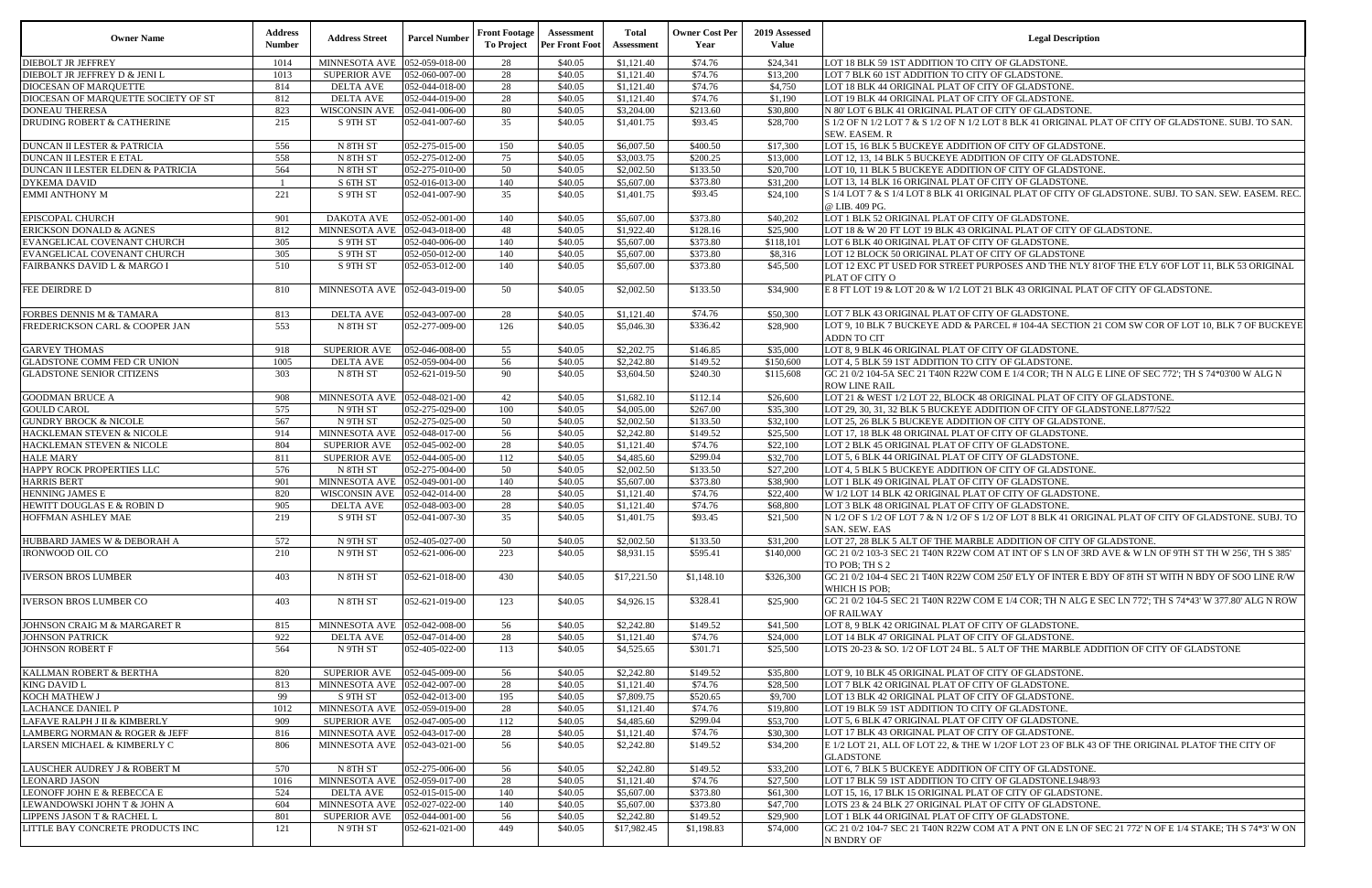| <b>Owner Name</b>                                   | <b>Address</b><br><b>Number</b> | <b>Address Street</b>                | <b>Parcel Number</b>             | <b>Front Footage</b><br><b>To Project</b> | <b>Assessment</b><br><b>Per Front Foot</b> | Total<br>Assessment       | <b>Owner Cost Per</b><br>Year | 2019 Assessed<br>Value | <b>Legal Description</b>                                                                                                                                                     |
|-----------------------------------------------------|---------------------------------|--------------------------------------|----------------------------------|-------------------------------------------|--------------------------------------------|---------------------------|-------------------------------|------------------------|------------------------------------------------------------------------------------------------------------------------------------------------------------------------------|
| LITTLE BAY PROPERTIES LLC                           | 117                             | N 9TH ST                             | $\overline{052}$ -621-014-00     | 80                                        | \$40.05                                    | \$3,204.00                | \$213.60                      | \$41,300               | GC 21 0/2 104-1 SEC 21 T40N R22W COM SE COR OF SE 1/4 OF NE 1/4 SEC 21 THN ALG E SEC LN 772' TO N ROW<br><b>RAILWAY A</b>                                                    |
| LITTLE BAY PROPERTIES LLC                           | $\overline{0}$                  | N 9TH ST                             | 052-621-015-00                   | 119                                       | \$40.05                                    | \$4,765.95                | \$317.73                      | \$28,400               | GC 21 0/2 GL 104-2 SEC 21 T40N R22W PT OF SE 1/4 OF NE 1/4 SEC 21 FROM SE COR OF SE 1/4 OF NE 1/4 N ALG<br>E LN 772'; T                                                      |
| LITTLE BAY PROPERTIES LLC                           | 305                             | N 8TH ST                             | 052-621-018-50                   | 112                                       | \$40.05                                    | \$4,485.60                | \$299.04                      | \$81,900               | GC 21 0/2 104-5B SEC21 R40N R22W COM E 1/4 COR N ALG E LN 772' TO N R/W LN OF RAILWAY AVE; TH S<br>74*03'00"W ALG N                                                          |
| <b>LORDSON DEBRA</b>                                | 803                             | <b>DELTA AVE</b>                     | 052-043-002-00                   | 28                                        | \$40.05                                    | \$1,121.40                | \$74.76                       | \$31,400               | LOT 2 BLK 43 ORIGINAL PLAT OF CITY OF GLADSTONE.                                                                                                                             |
| <b>MANIACI MARIA K</b>                              | 824                             | DAKOTA AVE                           | 052-040-007-50                   | 140                                       | \$40.05                                    | \$5,607.00                | \$373.80                      | \$48,300               | LOT 7 OF BLOCK 40 ORIGNAL PLAT OF CITY OF GLADSTONE.                                                                                                                         |
| MARTIN JR JOHN A & LISA M                           | 919                             | SUPERIOR AVE                         | 052-047-009-00                   | 70                                        | \$40.05                                    | \$2,803.50                | \$186.90                      | \$28,200               | W 1/2 LOT 9 & E 21 FT LOT 10 BLK 47 ORIGINAL PLAT OF CITY OF GLADSTONE.                                                                                                      |
| <b>MARTIN MATTHEW J</b>                             | 902                             | DAKOTA AVE                           | 052-051-012-00                   | 140                                       | \$40.05                                    | \$5,607.00                | \$373.80                      | \$75,100               | LOT 12 BLK 51 ORIGINAL PLAT OF CITY OF GLADSTONE.                                                                                                                            |
| MATHEWS JOHN & LORI L                               | 1020                            | MINNESOTA AVE                        | 052-059-013-00                   | 56                                        | \$40.05                                    | \$2,242.80                | \$149.52                      | \$65,600               | LOT 13, 14 BLK 59 1ST ADDITION TO CITY OF GLADSTONE.                                                                                                                         |
| <b>MATHIESON DEVIN</b>                              | 556                             | N 9TH ST                             | 052-405-018-00                   | 50                                        | \$40.05                                    | \$2,002.50                | \$133.50                      | \$22,600               | LOT 18, 19 BLK 5 ALT OF THE MARBLE ADDITION OF CITY OF GLADSTONE.                                                                                                            |
| MAULDING STEVE<br><b>MCKNIGHT RICHARD</b>           | 611<br>115                      | <b>SUPERIOR AVE</b><br>N 9TH ST      | 052-028-006-00<br>052-621-022-00 | 56<br>120                                 | \$40.05<br>\$40.05                         | \$2,242.80<br>\$4,806.00  | \$149.52<br>\$320.40          | \$30,200<br>\$66,400   | LOT 6, 7 BLK 28 ORIGINAL PLAT OF CITY OF GLADSTONE<br>GC 21 0/2 104-8 SEC 21 T40N R22W BEG INTER N LN OF RAILWAY AVE AND E LN OF 9TH ST; TH N 74*3' E 175',<br>TH N 15*57' W |
| MEIER CHAD A                                        | 902                             | MINNESOTA AVE 052-048-024-00         |                                  | 168                                       | \$40.05                                    | \$6,728.40                | \$448.56                      | \$28,700               | LOT 24 BLK 48 ORIGINAL PLAT OF CITY OF GLADSTONE.                                                                                                                            |
| MICA ENTERPRISES LLC                                | 1016                            | <b>DELTA AVE</b>                     | 052-060-016-00                   | 84                                        | \$40.05                                    | \$3,364.20                | \$224.28                      | \$30,400               | LOT 16, 17, 18 BLK 60 1ST ADDITION TO CITY OF GLADSTONE.                                                                                                                     |
| MIDSTONE LLC                                        | 1015                            | DELTA AVE                            | 052-059-008-00                   | 56                                        | \$40.05                                    | \$2,242.80                | \$149.52                      | \$36,500               | LOTS 7, 8 BLK 59 1ST ADDITION TO CITY OF GLADSTONE.                                                                                                                          |
| MILLER JR MICHAEL A & IVONNE M                      | 103                             | 4TH AVE NE                           | 052-276-011-00                   | 100                                       | \$40.05                                    | \$4,005.00                | \$267.00                      | \$33,600               | LOT 11, 12 BLK 6 BUCKEYE ADDITION OF CITY OF GLADSTONE.                                                                                                                      |
| MINEAU MARY L                                       | 805                             | <b>SUPERIOR AVE</b>                  | 052-044-002-00                   | 56                                        | \$40.05                                    | \$1,200.00                | \$80.00                       | \$1,200                | LOT 2 BLK 44 ORIGINAL PLAT OF CITY OF GLADSTONE.                                                                                                                             |
| <b>MINEAU MARY L</b>                                | 805                             | <b>SUPERIOR AVE</b>                  | 052-044-003-00                   | 112                                       | \$40.05                                    | \$4,485.60                | \$299.04                      | \$22,800               | LOT 3, 4 BLK 44 ORIGINAL PLAT OF CITY OF GLADSTONE.                                                                                                                          |
| MINOR CHARLES & JENNIFER                            | 617                             | <b>SUPERIOR AVE</b>                  | 052-028-008-00                   | 56                                        | \$40.05                                    | \$2,242.80                | \$149.52                      | \$38,100               | LOT 8, 9 BLK 28 ORIGINAL PLAT OF CITY OF GLADSTONE.                                                                                                                          |
| MITCHELL DENNIS<br>MOVALSON-FIX LLC                 | 801<br>906                      | <b>DELTA AVE</b><br><b>DELTA AVE</b> | 052-043-001-00<br>052-047-021-00 | 28<br>42                                  | \$40.05<br>\$40.05                         | \$1,121.40<br>\$1,682.10  | \$74.76<br>\$112.14           | \$38,800<br>\$67,700   | LOT 1 BLK 43 ORIGINAL PLAT OF CITY OF GLADSTONE.<br>EAST 1/2 LOT 21, ALL OF LOT 22 & WEST 3' LOT 23, BLOCK 47 ORIGINAL PLAT OF CITY OF GLADSTONE.<br><b>EASEMENT ENCROA</b>  |
| N & R ENTERPRISES LLC                               | 1017                            | <b>DELTA AVE</b>                     | 052-059-009-00                   | 56                                        | \$40.05                                    | \$2,242.80                | \$149.52                      | \$46,900               | LOT 9, 10 BLK 59 1ST ADDITION TO CITY OF GLADSTONE.                                                                                                                          |
| <b>NANTELLE BRENDA</b>                              | 914                             | <b>SUPERIOR AVE</b>                  | 052-046-006-00                   | 40                                        | \$40.05                                    | \$1,602.00                | \$106.80                      | \$30,100               | . W 1/2 LOT 6 & LOT 7 BLK 46 ORIGINAL PLAT OF CITY OF GLADSTONE.                                                                                                             |
| NAULT DONALD JOSEPH & BEVERLY ANN                   | 824                             | <b>SUPERIOR AVE</b>                  | 052-045-011-00                   | 196                                       | \$40.05                                    | \$7,849.80                | \$523.32                      | \$21,600               | LOT 11, 12 BLK 45 ORIGINAL PLAT OF CITY OF GLADSTONE.L824/791                                                                                                                |
| NELSON DUANE A & LORI K                             | 582                             | N 9TH ST                             | 052-405-031-00                   | 50                                        | \$40.05                                    | \$2,002.50                | \$133.50                      | \$41,700               | LOT 31, 32 BLK 5 ALT OF THE MARBLE ADDITION OF CITY OF GLADSTONE.876/618 985/436-437                                                                                         |
| <b>NELSON JAMES A</b>                               | 1003                            | <b>SUPERIOR AVE</b>                  | 052-060-002-00                   | 42                                        | \$40.05                                    | \$1,682.10                | \$112.14                      | \$18,000               | W 1/2 LOT 2 & LOT 3 BLK 60 1ST ADDITION TO CITY OF GLADSTONE.909/796                                                                                                         |
| <b>NELSON MALENYA</b>                               | 812                             | <b>SUPERIOR AVE</b>                  | 052-045-006-00                   | 28                                        | \$40.05                                    | \$1,121.40                | \$74.76                       | \$29,300               | LOT 6 BLK 45 ORIGINAL PLAT OF CITY OF GLADSTONE.                                                                                                                             |
| NELSON STEPHEN & DOROTHY                            | 602                             | DELTA AVE                            | 052-028-023-00                   | 140                                       | \$40.05                                    | \$5,607.00                | \$373.80                      | \$40,000               | LOT 23, 24 BLK 28 ORIGINAL PLAT OF CITY OF GLADSTONE.                                                                                                                        |
| NICKLAS JANET & HIRD JOSEPH                         | 910                             | MINNESOTA AVE 052-048-019-00         |                                  | 56                                        | \$40.05                                    | \$2,242.80                | \$149.52                      | \$26,000               | LOT 19, 20 BLK 48 ORIGINAL PLAT OF CITY OF GLADSTONE.                                                                                                                        |
| NICKELL TIM                                         | 618                             | <b>SUPERIOR AVE</b>                  | 052-029-009-00                   | 56                                        | \$40.05                                    | \$2,242.80                | \$149.52                      | \$30,700               | LOT 9, 10 BLK 29 ORIGINAL PLAT OF CITY OF GLADSTONE                                                                                                                          |
| NORLANDER LINDA SUE                                 | 1017                            | SUPERIOR AVE                         | 052-060-008-00                   | 56                                        | \$40.05                                    | \$2,242.80                | \$149.52                      | \$37,700               | LOT 8, 9 BLK 60 1ST ADDITION TO CITY OF GLADSTONE.                                                                                                                           |
| NOVAK MARK J<br><b>OBENAUF IRENE</b>                | 823<br>607                      | DAKOTA AVE<br><b>SUPERIOR AVE</b>    | 052-039-006-00<br>052-028-004-00 | 140<br>42                                 | \$40.05<br>\$40.05                         | \$5,607.00<br>\$1,682.10  | \$373.80<br>\$112.14          | \$6,900<br>\$25,000    | LOT 6 BLK 39 ORIGINAL PLAT OF CITY OF GLADSTONE.<br>W 1/2 LOT 4 & LOT 5 BLK 28 ORIGINAL PLAT OF CITY OF GLADSTONE.                                                           |
| <b>OBENAUF IRENE</b>                                | 525                             | SUPERIOR AVE 052-015-013-00          |                                  | 140                                       | \$40.05                                    | \$5,607.00                | \$373.80                      | \$48,300               | LOT 13, 14 BLK 15 ORIGINAL PLAT OF CITY OF GLADSTONE.                                                                                                                        |
| <b>OCONNOR MICHAEL</b>                              | 526                             | MINNESOTA AVE 052-016-015-00         |                                  | 140                                       | \$40.05                                    | \$5,607.00                | \$373.80                      | \$57,700               | LOT 15, 16 BLK 16 ORIGINAL PLAT OF CITY OF GLADSTONE.                                                                                                                        |
| <b>OSF HEALTHCARE</b>                               | 704                             | <b>SUPERIOR AVE</b>                  | 052-030-001-00                   | 196                                       | \$40.05                                    | \$7,849.80                | \$523.32                      | \$157,000              | LOT 1, 2, 3, 4, 5, 6, 7 BLK 30 ORIGINAL PLAT OF CITY OF GLADSTONE.                                                                                                           |
| PEOPLES PAUL & HOLLY                                | 722                             | <b>SUPERIOR AVE</b>                  | 052-030-011-00                   | 196                                       | \$40.05                                    | \$7,849.80                | \$523.32                      | \$38,100               | LOT 11, 12 BLK 30 ORIGINAL PLAT OF CITY OF GLADSTONE.                                                                                                                        |
| PENINSULA MOOSE LLC                                 | 101                             | S 9TH ST                             | 052-042-010-00                   | 224                                       | \$40.05                                    | \$8,971.20                | \$598.08                      | \$61,800               | LOT 10, 11, 12 BLK 42 ORIGINAL PLAT OF CITY OF GLADSTONE.                                                                                                                    |
| PERSONDEK MATTHEW R                                 | 1001                            | <b>SUPERIOR AVE</b>                  | 052-060-001-00                   | 42                                        | \$40.05                                    | \$1,682.10                | \$112.14                      | \$39,400               | LOT 1 & E 1/2 LOT 2 BLK 60 1ST ADDITION TO CITY OF GLADSTONE.                                                                                                                |
| PHILLIPS SR RODNEY G & LINDA                        | 552                             | N 9TH ST                             | 052-405-017-00                   | 25                                        | \$40.05                                    | \$1,001.25                | \$66.75                       | \$23,200               | LOT 17 BLK 5 ALT OF THE MARBLE ADDITION OF CITY OF GLADSTONE.                                                                                                                |
| RAJALA LEAH & HAYDEN                                | 608                             | <b>SUPERIOR AVE</b>                  | 052-029-004-00                   | 28                                        | \$40.05                                    | \$1,121.40                | \$74.76                       | \$25,100               | LOT 4 BLK 29 ORIGINAL PLAT OF CITY OF GLADSTONE.                                                                                                                             |
| <b>RENNER JAMES D SR</b>                            | 807                             | MINNESOTA AVE                        | 052-042-004-00                   | 42                                        | \$40.05                                    | \$1,682.10                | \$112.14                      | \$11,900               | LOT 4 & E 1/2 LOT 5 BLK 42 ORIGINAL PLAT OF CITY OF GLADSTONE.                                                                                                               |
| REYNOLDS SHANNON & PAUL                             | 1009                            | <b>SUPERIOR AVE</b>                  | 052-060-004-00                   | 84                                        | \$40.05                                    | \$3,364.20                | \$224.28                      | \$39,400               | LOT 4, 5, 6 BLK 60 1ST ADDITION TO CITY OF GLADSTONE.                                                                                                                        |
| RIAN JAMES K & LORI A                               | 14                              | N 9TH ST<br>MONTANA AVE              | 052-047-001-00<br>052-039-007-00 | 364<br>140                                | \$40.05<br>\$40.05                         | \$14,578.20<br>\$5,607.00 | \$971.88<br>\$373.80          | \$22,200<br>\$52,600   | LOT 1, 2, 3,4 BLK 47 ORIGINAL PLAT OF CITY OF GLADSTONE. 047-004-00 COMB HERE FOR 2014<br>LOT 7 BLK 39 ORIGINAL PLAT OF CITY OF GLADSTONE.965/485                            |
| <b>ROBERTS JASON M</b><br>ROCK ELECTRIC SERVICE LLC | 824<br>503                      | S 9TH ST                             | 052-038-006-00                   | 140                                       | \$40.05                                    | \$5,607.00                | \$373.80                      | \$8,300                | LOT 6 BLK 38 ORIGINAL PLAT OF CITY OF GLADSTONE.                                                                                                                             |
| ROCK ELECTRIC SERVICE LLC                           | 503                             | S 9TH ST                             | 052-038-007-00                   | 140                                       | \$40.05                                    | \$2,400.00                | \$160.00                      | \$2,400                | LOT 7 BLK 38 ORIGINAL PLAT OF CITY OF GLADSTONE.                                                                                                                             |
| ROSE JEFFREY C & TAMMY R                            | 553                             | N 9TH ST                             | 052-275-017-00                   | 163                                       | \$40.05                                    | \$6,528.15                | \$435.21                      | \$37,600               | LOT 17, 18 & S 1/2 LOT 19 BLK 5 BUCKEYE ADDITION OF CITY OF GLADSTONE.916/916-918 917/20                                                                                     |
| <b>ROSE JENNIE</b>                                  | 810                             | <b>SUPERIOR AVE</b>                  | 052-045-004-00                   | 56                                        | \$40.05                                    | \$2,242.80                | \$149.52                      | \$31,800               | LOT 4, 5 BLK 45 ORIGINAL PLAT OF CITY OF GLADSTONE.                                                                                                                          |
| SABERNIAK HOLDINGS LLC                              | 904                             | MINNESOTA AVE                        | 052-048-023-00                   | 42                                        | \$40.05                                    | \$1,682.10                | \$112.14                      | \$34,100               | EAST 1/2 LOT 22 & ALL OF LOT 23, BLOCK 48 ORIGINAL PLAT OF CITY OF GLADSTONE.                                                                                                |
| <b>SALO DANIEL &amp; JULIE</b>                      | 701                             | <b>SUPERIOR AVE</b>                  | 052-031-001-00                   | 56                                        | \$40.05                                    | \$2,242.80                | \$149.52                      | \$36,700               | LOT 1, 2 BLK 31 ORIGINAL PLAT OF CITY OF GLADSTONE.L821/001                                                                                                                  |
| SANDSTROM TIMOTHY A& HARTMAN DALE A                 | 571                             | N 9TH ST                             | 052-275-027-00                   | 48                                        | \$40.05                                    | \$1,922.40                | \$128.16                      | \$33,500               | LOT 27, 28 BLK 5 BUCKEYE ADDITION OF CITY OF GLADSTONE.                                                                                                                      |
| <b>SAVOLA LESLIE</b>                                | 565                             | N 9TH ST                             | 052-275-022-00                   | 75                                        | \$40.05                                    | \$3,003.75                | \$200.25                      | \$27,100               | LOT 22, 23, 24 BLK 5 BUCKEYE ADDITION OF CITY OF GLADSTONE.                                                                                                                  |
| <b>SAVOLA THOMAS</b>                                | 610                             | <b>SUPERIOR AVE</b>                  | 052-029-005-00                   | 38                                        | \$40.05                                    | \$1,521.90                | \$101.46                      | \$27,100               | LOT 5 & E 10' LOT 6 BLK 29 ORIGINAL PLAT OF CITY OF GLADSTONE.                                                                                                               |
| <b>SCHONE JAMES &amp; MARTHA</b>                    | 578                             | N 8TH ST                             | 052-275-001-00                   | 75                                        | \$40.05                                    | \$3,003.75                | \$200.25                      | \$38,200               | LOT 1, 2, 3 BLK 5 BUCKEYE ADDITION OF CITY OF GLADSTONE.                                                                                                                     |
| SEAWRIGHT CLINTON W & AMELIA M                      | 408                             | N 9TH ST                             | 052-621-007-00                   | 62                                        | \$40.05                                    | \$2,483.10                | \$165.54                      | \$31,400               | *GC 21 0/2 103-4 SEC 21 T40N R22W FROM SE COR BLK 5 PLAT OF THE ALTERATION OF MARBLE ADD TO<br>THE CITY OF GLA                                                               |
| SEXTON RUSSELL K & WINIFRED L                       | 1018                            | MINNESOTA AVE 052-059-015-00         |                                  | 56                                        | \$40.05                                    | \$2,242.80                | \$149.52                      | \$28,000               | LOT 15, 16 BLK 59 1ST ADDITION TO CITY OF GLADSTONE.                                                                                                                         |
| SILVER LINING OF HOUGHTON LLC                       | 549                             | N 9TH ST                             | 052-278-001-00                   | 115                                       | \$40.05                                    | \$4,605.75                | \$307.05                      | \$4,800                | LOT 1, 2 BLK 8 BUCKEYE ADDITION OF CITY OF GLADSTONE.                                                                                                                        |